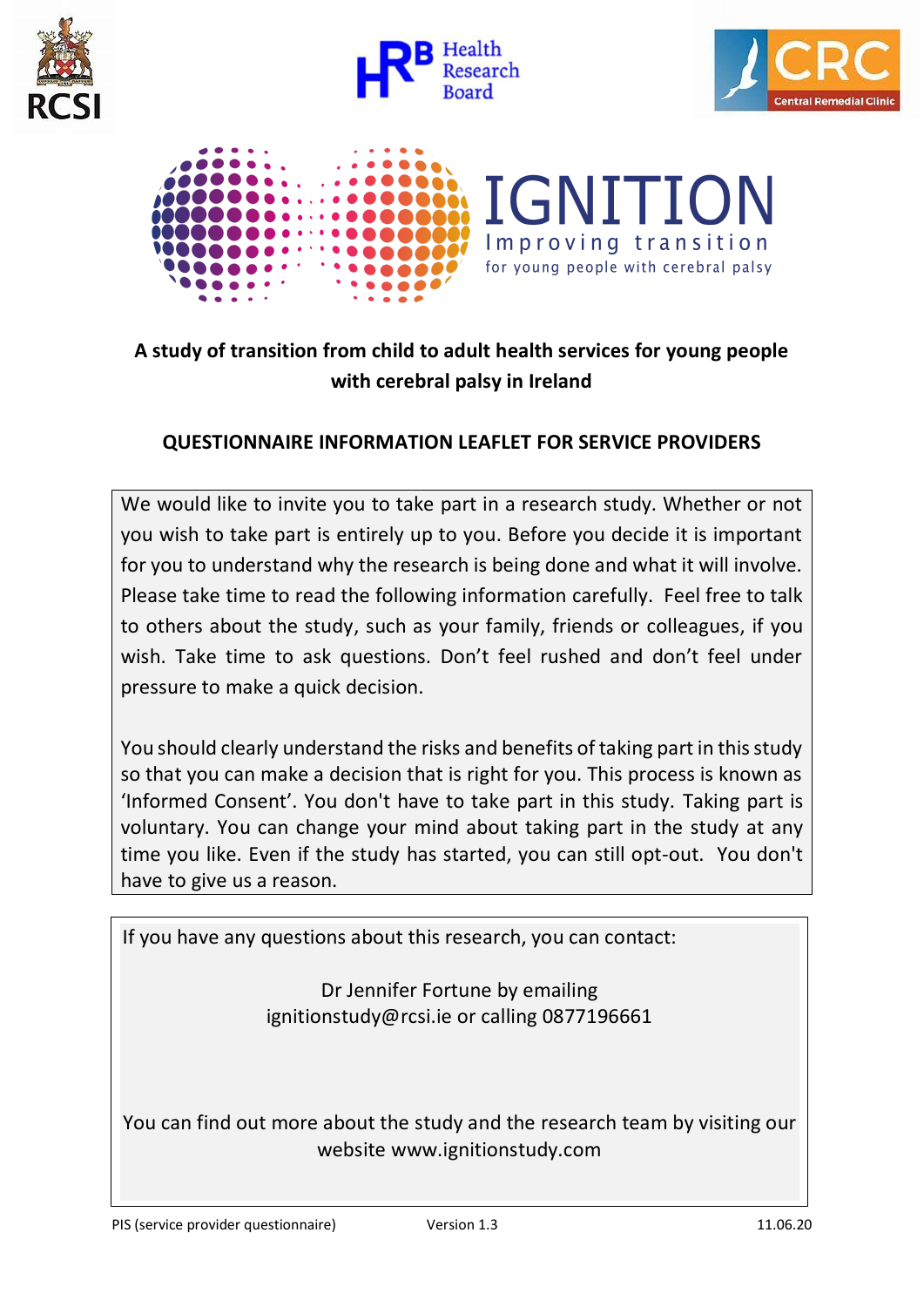





**Part 1** of this leaflet tells you the purpose of this research and what will happen if you take part.

**Part 2** gives you more detailed information about the conduct of the research.

**Part 1: Overview of the Study**

### **Why is this study being done?**

Transition is the process of planning for the needs of young people as they move from child to adult health services. International research identifies key practices can improve this transition for example promotion of health selfefficacy and meeting the adult team before transfer. However, there is no research examining how transition is managed for young people with cerebral palsy in Ireland.

In this project, we want to examine how transition is managed for young people with cerebral palsy in Ireland and explore the views of young people, their families and health professionals on how to improve this process. We will use the findings from this research to identify resources that might make it easier for young people with cerebral palsy to move from child to adult health services.

### **Who is organising and funding this study?**

This research is being conducted by researchers in the Royal College of Surgeons in Ireland (RCSI), in collaboration with health professionals from the Central Remedial Clinic (CRC). This research is funded by the Health Research Board (HRB).

### **Why am I being asked to take part?**

We are looking for health professionals who provide services to young people with cerebral palsy in Ireland to take part in this study. We would like one person to participate on behalf of a service. However, we suggest it would be helpful to discuss the questions we ask you with the whole team.

#### **How will the study be carried out?**

We will gather information about transition from service providers using a questionnaire. This questionnaire may be completed online or during an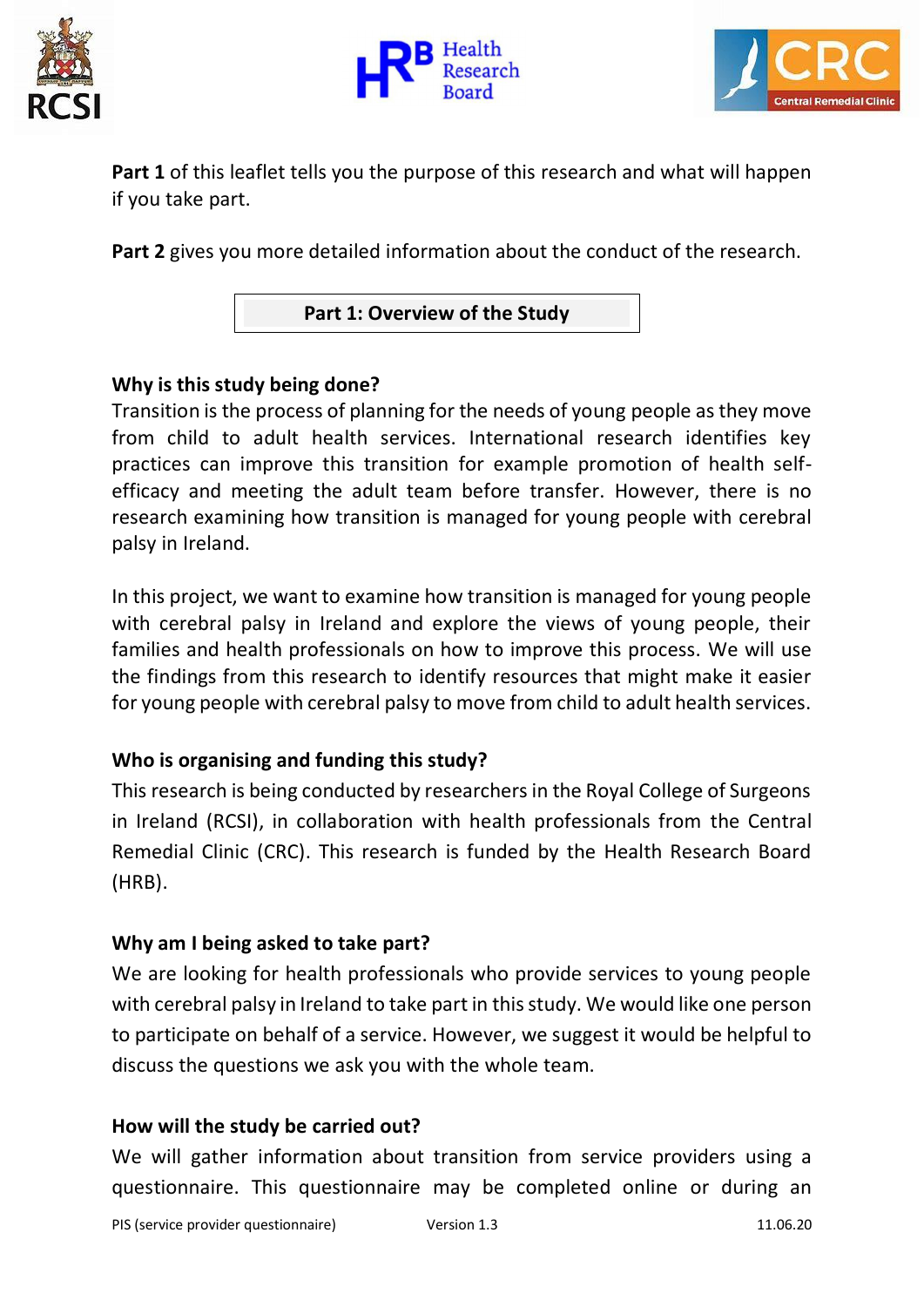





interview with a researcher in person or over the phone. We can also post you a copy of the questionnaire.

When you complete the questionnaire we will ask you if you also want to take part in an interview. This is completely voluntary. If you would like to take part in an interview, we will ask for your contact details and we may contact you with more information about the interview. We will only ask a small number of people to take part in interviews, so we may not contact you.

### **What will happen to me if I agree to take part?**

If you want to take part in this study:

1) You can complete the questionnaire online by following this link <https://bit.ly/312KhG4> This online questionnaire is anonymous in that we do not ask for your name or any identifying information.

**OR**

2) You can contact the research team by emailing [ignitionstudy@rcsi.ie](mailto:ignitionstudy@rcsi.ie) or calling 0877196661. The researcher will ask if you would like her to (a) call you to complete the questionnaire over the phone, or (b) post you a copy of the questionnaire. If you want her to post you a copy, she will also send you a stamped addressed envelope to return the questionnaire. You will be asked to sign a consent form or give verbal consent on the phone before you complete the questionnaire.

### **What are the benefits?**

There are no direct benefits to you taking part in this research. However, we hope that this research will improve the process of moving from child to adult health services for young people with cerebral palsy in Ireland.

#### **What are the risks?**

The study will take up some of your time (approximately 10 minutes), which might be an inconvenience. We will try to minimise this as much as possible by letting you decide how you want to complete the questionnaire.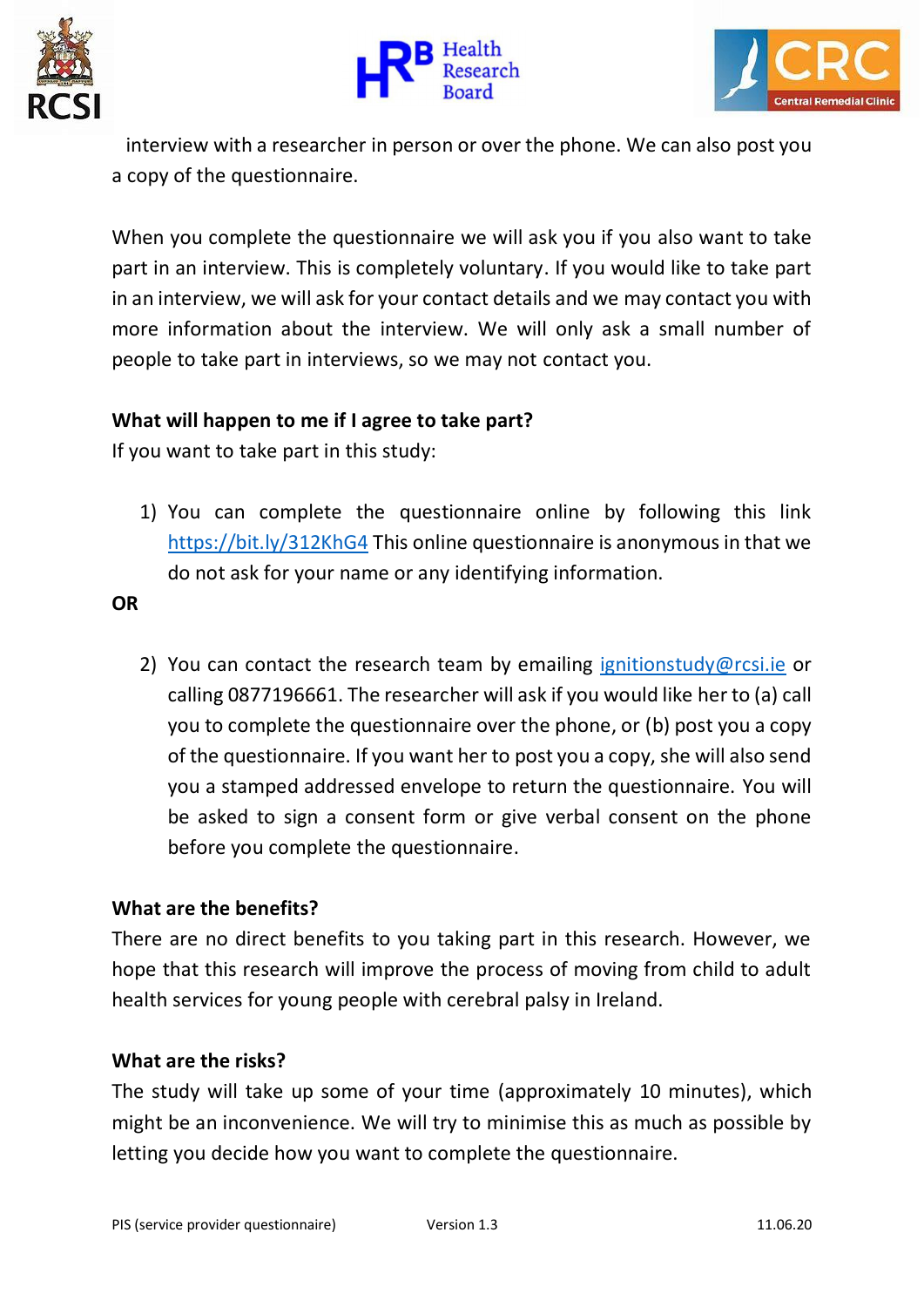





#### **Will it cost me anything to take part?**

It will not cost you anything to take part in this research. If you want to complete the questionnaire on the phone, the researcher will call you. If you want to complete a paper questionnaire in your own time, we will give you a stamped addressed envelope to post it back to us.

## **Part 2: Further information on the conduct of the study**

### **Is the study confidential?**

All information collected during the research will be kept strictly confidential. We will store all information securely. We will publish the findings of this research in medical journals and will present the findings at conferences. However, we will not share any information that people may use to identify you. We will share the findings of this research on our website www.ignitionstudy.com

### **Data protection**

We will be using the information you give us in our research to help us examine how transition is managed for young people with cerebral palsy in Ireland. The legal basis under which we are processing your data is consent. That is, you will give consent to us to process your data for the purpose of examining how transition is managed for young people with cerebral palsy in Ireland.

Only members of the research team will have access to your data. Your information will be securely stored for five years after the study has ended and then it will be destroyed. We will store any identifiable information (e.g. your name) separately to your responses to the questionnaire to ensure if somebody unauthorized accesses your data, they will not be able to identify you from your questionnaire responses.

You can change your mind about taking part in the study at any time, even if the study has started. You can tell us if you would like to withdraw your consent by contacting Dr Jennifer Fortune (Tel: 0877196661; email [jenniferfortune@rcsi.ie\)](mailto:jenniferfortune@rcsi.ie). You also have the following rights:

- 1. You have a right to lodge a complaint with the Data Protection Commissioner.
- 2. You have a right to request access to your data and a copy of it. You can request a copy of your data.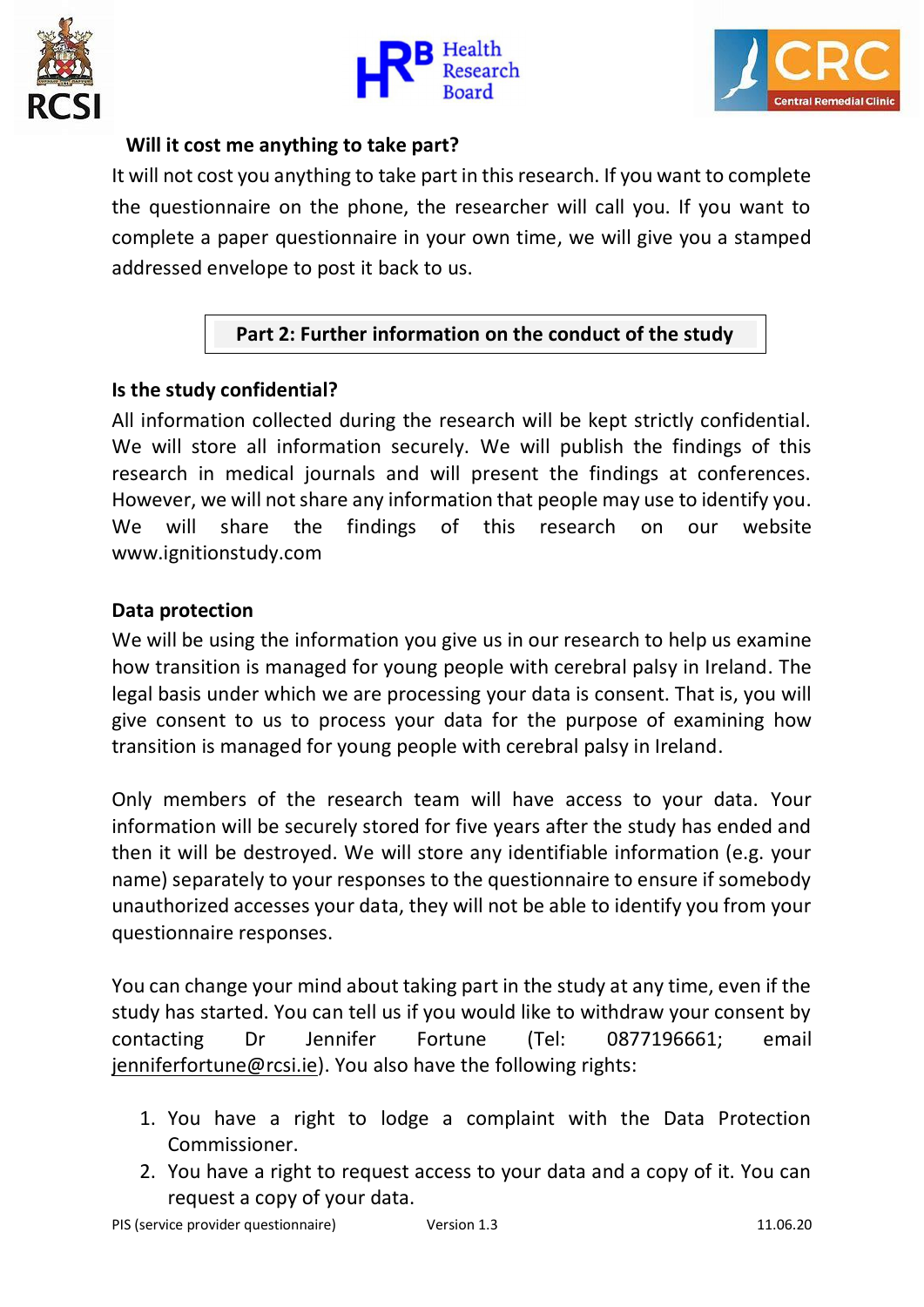





- 3. You have a right to restrict or object to processing of your data.
- 4. You have a right to have any inaccurate information about you corrected or deleted.
- 5. You have a right to have your personal data deleted, unless your request would make it impossible or very difficult to conduct the research. For example, if you requested to have your responses to the questionnaire removed at the end of the study, just before the research was due to be published in a medical journal.
- 6. You have a right to data portability, meaning you have a right to move your data from one controller to another in a readable format.

You can make any of these requests by contacting Dr Jennifer Fortune (Tel: 0877196661; email [jenniferfortune@rcsi.ie\)](mailto:jenniferfortune@rcsi.ie).

Your data will not be used for automated decision making, including profiling. Profiling is automatically collecting data about a person and using that data to send targeted adverts to that person. We will contact you if we intend to further process your data and will provide you with information on that purpose. We may transfer your data to a country outside of the EU or an international organisation. If we do, your data will be completely anonymised and we will not transfer any identifiable information. We will transfer any data securely through a data repository.

## **Consent to future uses**

We are asking you to give permission to use your information for this research study only. However, we wish to make the information we collect as usable as possible in order to maximise the possible benefits of this research for people with cerebral palsy. We will therefore ask you for permission to use your information in future research or to share your information with other researchers for future research. Your data will only be used for future research relating to young people with cerebral palsy. Your data will be anonymised before it is shared with any other researchers. You can change your mind at any time about letting us use or share your data for future research. If you would like to withdraw your consent you can contact Dr Jennifer Ryan at [Jenniferryan@rcsi.com](mailto:Jenniferryan@rcsi.com) or 01 402 2413.

### **The research team**